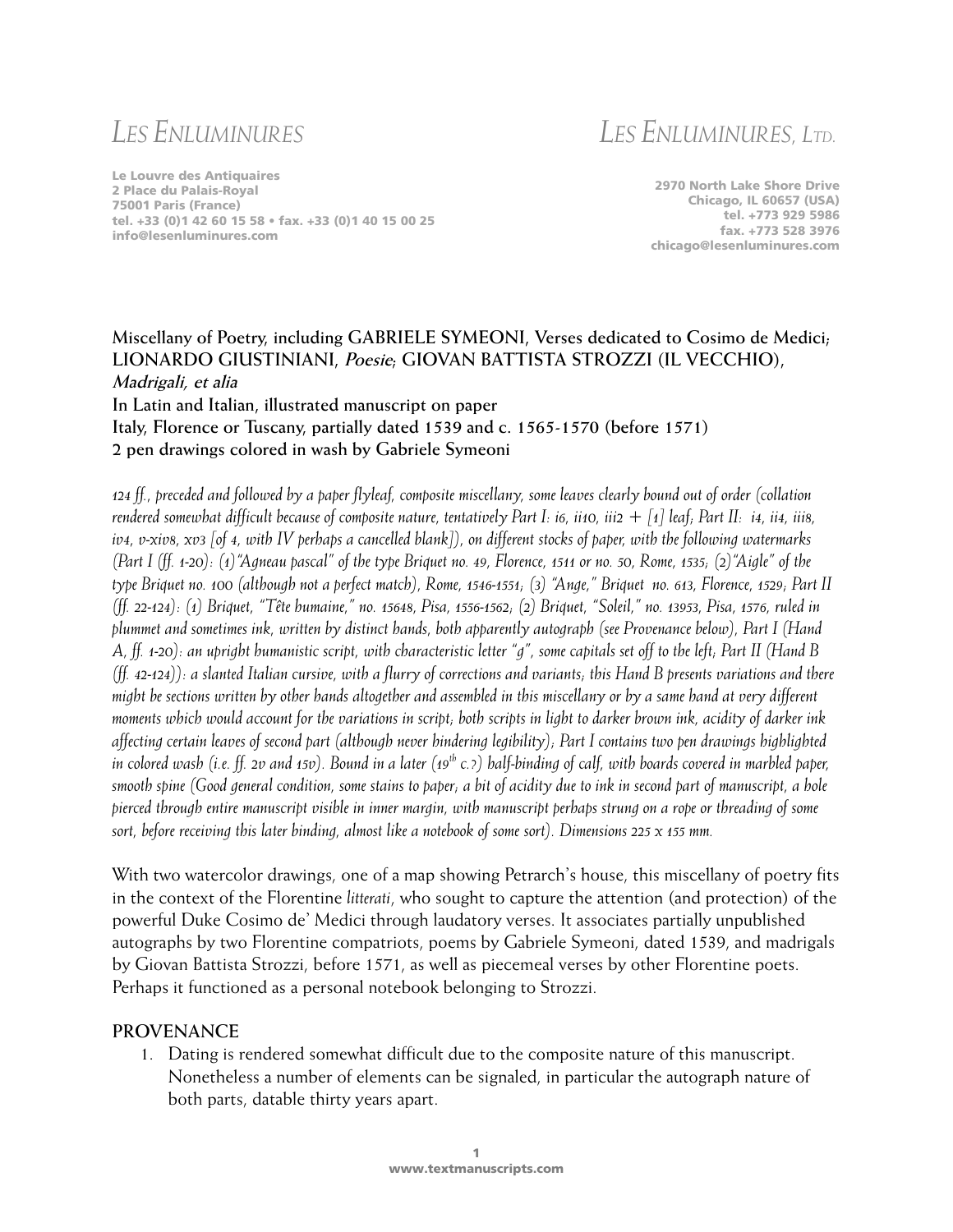The first part (ff. 1-20) was copied in 1539 by Gabriele Symeoni. The autograph nature of this first portion is confirmed by comparison recognized autograph codices, such as Paris, BnF, MS italien 729: "Vita di Giovanni delle Bande Nere e genealogia di Caterina de' Medici," stanze di Gabriel Simeoni fiorentino [with color drawings] (see Mazzatinti, *Inventario dei manoscritti italiani delle biblioteche di Franci*a, Rome, 1886, vol. I, p. 141). Other autograph manuscripts by Gabriel Symeoni are listed in Renucci, 1943, pp. XVI-XXI, the present manuscript unknown to Renucci.

The second part of the codex (ff. 22-124) is not dated per se, but the autograph nature allows at least for a *terminus ante quem* date of 1571, before the death of the author and scribe Giovan Battista Strozzi the Elder. The watermarks in the paper of this second part also suggest a Tuscan origin, although some thirty years later than the first part of this codex. An example of Strozzi's hand in a manuscript considered autograph, closely resembling that in the present codex, is Florence, Biblioteca Nazionale Centrale II, VII, 128 (see Ariani, 1975, p; CLVI, manuscript in his *stemma codicum* "N 1"; a leaf from this autograph codex is reproduced on the cover of Ariani, 1975).

2. European Continental Collection.

# **TEXT**

# **Part I:**

ff. 1-2, Gabriele Symeoni, Verses dedicated to Cosimo de' Medici, dated Vaucluse, 1539, heading, *A'lo illustrissimo gran Duca di Fiorenza Il signor Cosimo de Medici Gabreiello Symeoni theopisto S*.; incipit, "Si come l'obligo di tutti i gran signori sarebbe (illustriss. Signor mio) di favorire et d'aiutare tutti i boni ingegni per servirsi..."; explicit, "[...] priego Dio che le doni felice et lunga vita. In Valchiusa il giorno xxiii d'Agosto MDXXXIX [1539]" [unpublished];

ff. 3-4v, A few inscriptions, in brown ink (Hand B, Strozzi?): "A vesperas antifona" and "Io me trovo tanto obbligato," otherwise blank;

ff. 5-5v, Gabriele Symeoni, Verses dedicated to Cosimo de' Medici, heading, *Al Medesimo*, incipit, "S'ad ogn'alto gentil vostro desio / Conceda Giove ogni felice effetto..."; explicit, "[...] Scheza Amor, dica homai la Musa mia / COSIMO mi da sol riposo et vita" [unpublished];

f. 6, Gabriele Symeoni, Verses dedicated to Cosimo de' Medici, heading, *Ad eundem hexasticon,* incipit, "Hic, ubi Francisci versus fecere beatam..." [unpublished];

f. 6v, blank;

ff. 7-15, Gabriele Symeoni, Verses in praise of Cosimo de' Medici, incipit, "Non d'Orlando impazato o di Ruggiero / Che senza spada fer mirabil prove..."; explicit, "[...] Il qual s'avien ch'homai piu non si mute / A'lui honore et à te sia salute";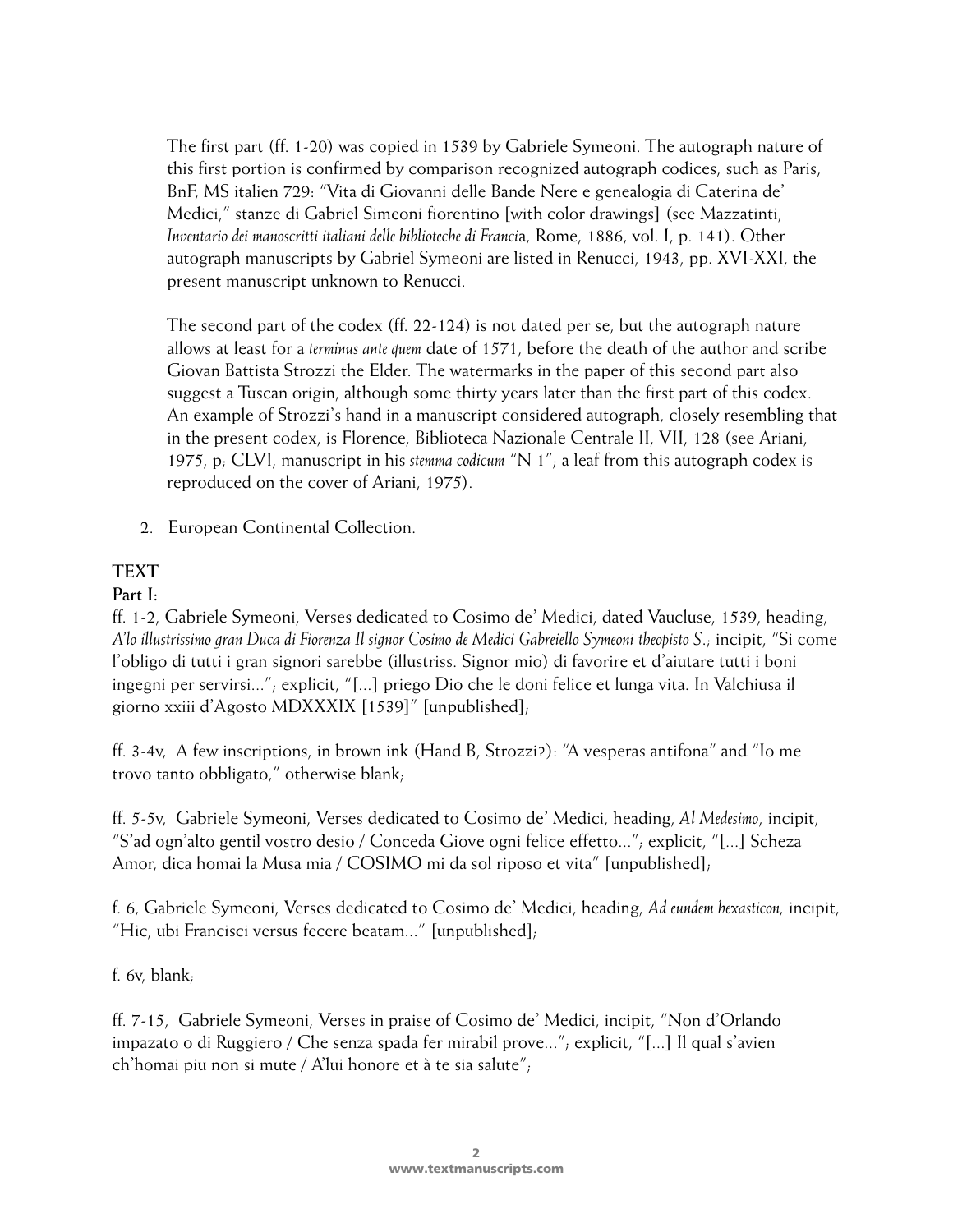Cosimo de' Medici, Grand Duke of Tuscany (1519-1574), was born in Florence, the son of the famous condottiere Giovanni dalle Bande Nere from Forlì and Maria Salviati. Cosimo came to power at 17, when Duke Alessandro de' Medici was assassinated in 1537, as Alessandro's only male issue was illegitimate. He won his first battle against Florentine exiles headed by Bernardo Salviati and Piero Strozzi (1500-1558) in 1537. He went on to firmly restored the power of the Medici, who thereafter ruled Florence until the death of the last of the Medici, Gian Gastone de' Medici, in 1737. In 1539, he married Eleonora di Toledo (1522-1562), the daughter of Don Pedro Álvarez de Toledo, the Spanish viceroy of Naples. Her face is still familiar to many because of her solemn and distant portraits by Agnolo Bronzino.

ff. 16-20, Gabriele Symeoni, Verses, some related to astrology, in Latin and Italian, heading, IANUS ad MAXIMUM, incipit, "Queris cur duplici fingar sic Maxime, vultu / Sum Deus eternum Ianus mansurus in euum"; heading (f. 16v) *Al Sole*, in Italian; explicit, "[...] Se concesso ne fia vedere il fine / Un'altro Gian ti mostreemo Apollo" [unpublished];

The dates 1538 and 1539 are quoted a number of times (e.g. ff. 17, 18v and in Roman numerals in the illustration found on f. 15v).

#### ff.  $20v-21v$ , blank,

Gabriele Symeoni (Florence, 1509-Lyons, died c.1570/1571) is an understudied member of those poets and *litterati* referred to as "fuoriusciti" (vagrant "outsiders" often political or voluntary exiles), exiled members of the Florentine Republic (or other parts of Italy), settled in other city-states in Italy but also notably in France, for the most part in the vibrant city of Lyons (on the Florentine "fuoriusciti," see in particular P. Simoncelli, 2006; see also J. Balsamo et al., 2010, Introduction). Gabriele Symeoni is a fascinating character, well-described in the title of Renucci's monograph as an "aventurier des lettres" (literary adventurer), at once courtesan, poet, astrologer and archeologist, able to write in Latin, Italian and French. The sparse biographical information that we have concerning Symeoni (or Simeoni) should be treated with circumspection because he was notoriously something of a storyteller (or an inveterate liar): for instance, it is now generally accepted that he probably never served the court of Francis I, although he repeatedly claims to have been favored by the French King. It seems rather that Symeoni was a protégé of Antonio Carraciolo (1515-1570), Prince of Melphi, exiled from Naples and made Bishop of Troyes as of 1551. He then traveled from patron to patron in France, Italy, even England, before joining Guillaume Duprat, Bishop of Clermont-Ferrand, and finally finding refuge in the court of Emmanuel-Philibert of Savoy in Turin. His autobiography is found in a manuscript now in Florence, BNC, MS Panciatichiano 143. On Gabriele Symeoni, see most recently the article and references in S. D'Amico, 2010, pp. 381-395; see also J. Balsamo, 2007, tome II, pp. 153-154.

Seeking patronage, he tried luck in Italy (after traveling extensively elsewhere in Europe) in 1539, the date when he composed the present verses. From Livourne, he returned to Florence, after twelve years of absence. In 1539, Cosimo de' Medici was a young man, only 20 years of age. He did not grant the Symeoni's wishes during these years, perhaps weary of a man reputed to be a former courtesan of Francis I of France. Disappointed, Symeoni left Florence for Rome, then Venice in 1546, still seeking the recognition and financial support he longed for (on Symeoni's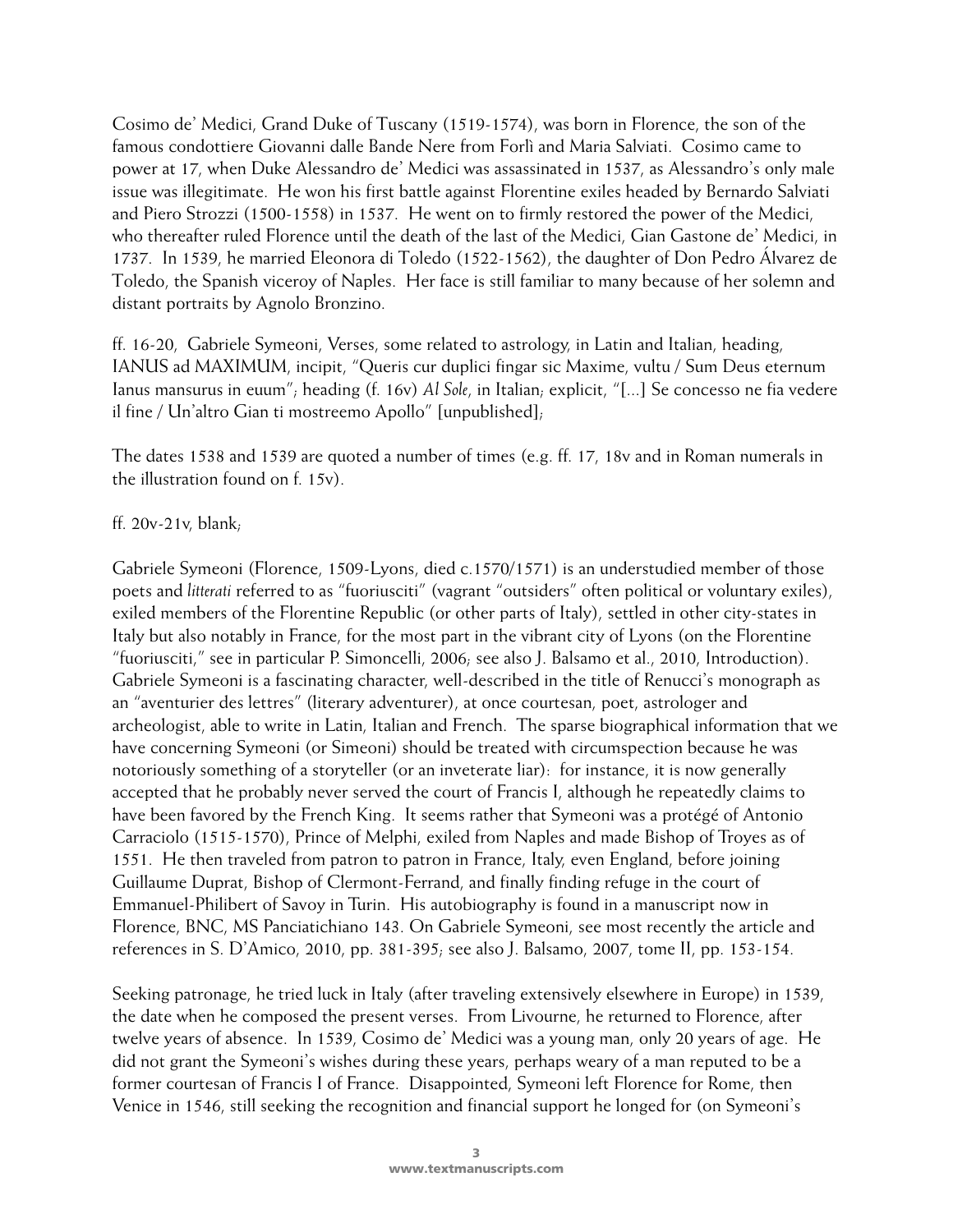return to Italy, see Renucci, 1943, pp. 23-48). Dated documents from the 1530s concerning Gabriele Symeoni are rare: "Nous n'avons guère de documents sur Simeoni se rapportant aux années trente" [There are very few dated documents concerning Simeoni relating to the 1530s] (see Mayer, 1974, p. 223).

Amongst the corpus of Symeoni's works, in print and in manuscript, there are a number of works that sing the praises of the Medici, in the hope of gaining their protection. Amongst the imprints, one can signal especially Symeoni's *Le Tre parti del campo de primi studii,* (Venice, C. da Trino, 1546) dedicated to Cosimo de Medici, hence printed only some seven years after the present manuscript was copied. The verses contained in the present manuscript however are not found in this work. Amongst the manuscripts that contain verses by Simeoni dedicated to the Medici, see Paris, BnF, MS italien 729, "Vita di Giovanni delle Bande Nere e genealogia di Caterina de' Medici...Stanze di Gabriel Simeoni, fiorentino, con tre disegni a penna e colori" (see Mazzatinti, *Inventario dei manoscritti italiani delle biblioteche di Francia*, Rome, 1886, vol. 1, p. 141; copies found in Paris, BnF, MS fr. 780 and fr. 781); see also Florence, Biblioteca nazionale centrale, Nuovi Acquisti 1180 [Medici coat of arms, formerly Philipps 843], Verse dialogue by Gabriel Simeonus in praise of Ippolito de' Medici.

It would be interesting to compare the present Symeoni portion of this manuscript with the other extant manuscripts containing works by Symeoni, as well as those works he chose to illustrate with pen drawings, much like the present one. We have cited a few of those related to the Medici family. There is another interesting manuscript in the Vatican, BAV, Ross. 33 (VII a 33): Gabriello Symeoni Theopisto, Latin poem and volg[are] verses, including one to Clement Marot, with a prose preface in volg[are] to the duke of Mantua (dated 1538) [see P.O. Kristeller, *Iter italicum*, III, p. 468], so close in date to the present verses.

## **Part II:**

A full list of all the incipits can be provided upon request. We tentatively suggest the following order (leaves in all likelihood bound out of order): ff. 30-35 / 36-39v / 26-27v / 22-25v / [29-29v and 40v] / 58-121v / ff. 42-57v / f. 122-124v.

ff. 22-25v, Madrigals, numbered in Roman numerals from I-XV (Giovan Battista Strozzi il Vecchio (?)), incipit, "Se l'interno dolor, ch'ogni hor mi strugge..."; last madrigal, incipit, "Cosi tal'hor s'altera o disdegnosa..." [many variants and corrections, with verses crossed out and modified in the margins];

ff. 26-27v, Amatory verses, unidentified (likely Giovan Battista Strozzi il Vecchio), bound out of order, ff. 26-27 should come after ff. 38-39v, incipit, "Testimon chiamo Amor che spesse volte..."; last incipit, "Hoimè trema la terra intorno intorno..." and at the end, the dedicatee "Per madonna cammilla tedaldo" [one of the dedicatees of Giovan Battista Strozzi il Vecchio to whom a number of madrigals are dedicated, see for example Ariani, 1975, p. 3: "Per la Camilla de' Tedaldi"];

ff. 28-28v, Blank leaf, with only the word "Canzone";

ff. 29-29v; f. 40, Verses (another hand, with another leaf with this hand found on f. 40 of this miscellany), unidentified, incipit, "E pur ver che tu parti, o del mio core..."; explicit, "[...] porta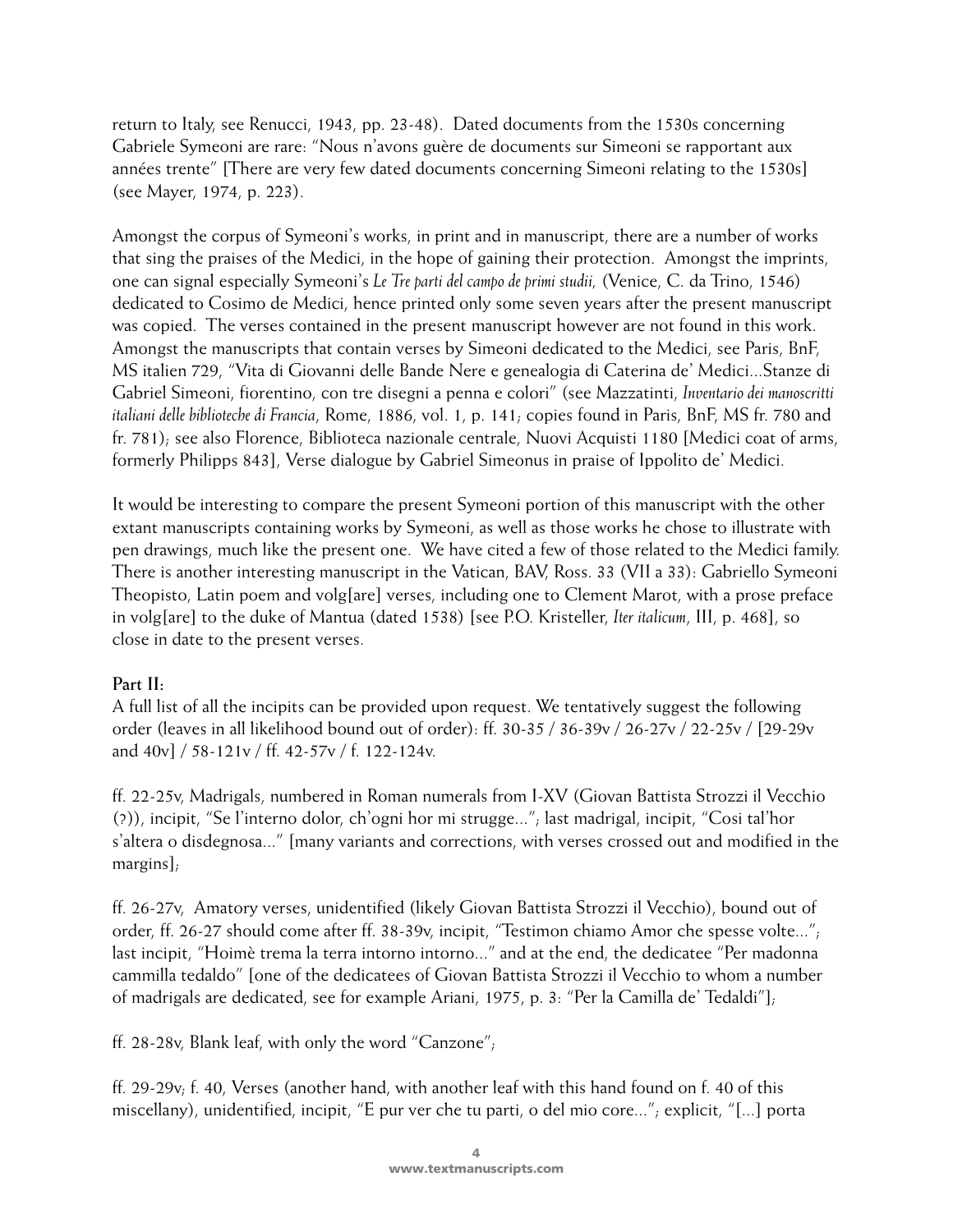bene a voi lo spirito mio" (f: 40);

ff. 30-35, Lionardo Giustiniani, *Poesia,* incipit, "[V]enite pulzellette e belle donne...."; explicit, "[...] Quel ch'ho fatt'io secondo la mia rima" (ed. Wiese, B. ed. *Poesie edite ed inedite di Lionardo Giustiniani* (1883), LXXII, pp. 371-378);

f. 35v, blank;

f. 36, Giovan Battista Deti, *Sonetti*, heading, *Sonetto di M[esser] Giovambatista Deti;* incipit, "Io vi mando compar dodici grilli...";

Giovan Battista Deti was one of the founders and consul of the Accademia della Crusca, founded in 1582 (under the protection of Pietro de' Medici) and also a member of the Accademia dei Filomati of Siena (see J. Balsamo, 2007, tome I, pp. 38, 41).

ff. 36v-37, Antonfrancesco Grazzini (1503-1584) (detto Il Lascha or Il Lasca), Verses, heading, *Del Lascha*; incipit, "Ogni notte m'appare in visione..."; followed by heading, *Del medesimo*, incipit, "Ond'io mi sveglo poi subitamente..." [Sonnets CVII and CVIII, published in *Rime di Antonfrancesco Grazzini detto il Lasca...*, Florence, 1791, pp. 64-65];

Antonfrancesco Grazzini detto il Lasca (the "Roach") was a poet and playwright, one of the founding members of the Accademia degli Umidi in 1540. He had numerous friends and sympathizers among the *fuoriusciti* and was a Florentine writer with an ambivalent political past who opposed early the fall of the Republic. The Accademia degli Umidi offered Grazzini and is friends an informal structure to write freely and exchange literary views. Notwithstanding his opposition to the Medici regime, he composed sonnets for the Duke Cosimo (On Grazzini, see chapter 3 in D. Zanrè, 2004, pp. 59-85). His sonnets were published a number of times, in 1791 (see above) and again in *Le rime burlesche edite e inedite di Antonfranceso Grazzini*, Florence, 1882.

ff. 37v-38, Goro della Pieve, Verses, heading, *Di M[esser] Goro della pieve*; incipit, "Qual finissimo e bello e lucid'oro..."; followed by heading, *Del medesimo,* incipit, "Spettabili dottor di medicina...";

Goro della Pieve was a member of the Accademia delli Umidi (Academy of the "Damp" since nothing in this world was created without dampness) in the 1540s in Florence, an informal literary gathering founded by twelve like-minded *dilettanti*, who often met in the house of the Florentine bibliophile Giovanni Mazzuoli (known as Lo Stradino) (see D. Zanrè, *Cultural non-conformity in Early Modern Florence*, 2004, pp. 15-17).

ff. 38v-39v, Unidentified author (likely Giovan Battista Strozzi il Vecchio), Verses, incipit, "Del foribondo Marte, è di quel fero..."; last poem, "Il fuggir della donna con i fanciulli...";

There is a catchword "Testimon" that apparently should be tied to the verses found earlier on ff. 26-27, copied in the same hand; hence proper sequence (bound out of order) would be ff. 38v-39v / ff. 26-27.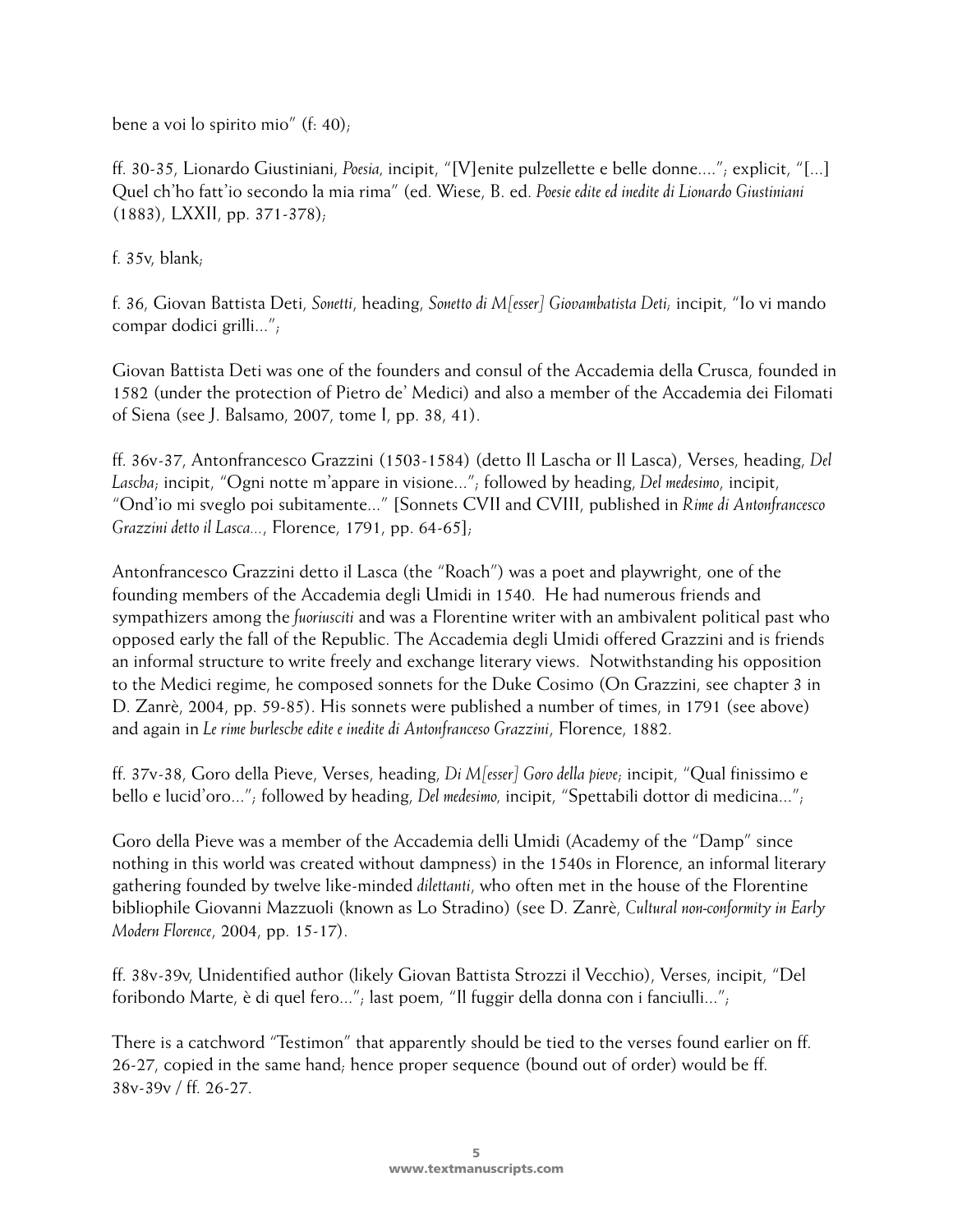### ff. 40v-41v, blank;

ff. 42-57v, Giovan Battista Strozzi il Vecchio, Madrigals, heading, *Nel trattar la pace fra Spagna, Francia e'l Papa*; incipit, "Stella ch'al nostro sole in terra sceso..." [published in Sorrento, 1909, 7]; next heading, *Sopra una pietra*; incipit, "In mezzo al tuo sen Pietra..."; heading, *Per la pioggia dell anno 1561* (f. 55); last madrigal, "A Dio Philli e deh pur quel caro germe..." (f. 57v); explicit, *Fine*;

ff. 58-121v, Giovan Battista Strozzi il Vecchio, Madrigals, incipit, "Lasso quanto mi ingombra..." [published in Sorrento, 1909, 19]; heading (fol. 69v), *A M[esser] Lorenzo Scala,* incipit, "Tu mi sollievi o Scala..."; heading (f. 70), Al medesimo, incipit, "Tu mi riponi in parte..." [published in Ariani, 1975, 2]; heading (f. 72), *Per madonna Cammilla Tebaldi*, incipit, "Padre sommo del ciel quei raggi chiari..."; heading (f. 80v), *Per la signora Vittoria Colonna*; heading (f. 87v), *Intermedi delle nozze del Du[ca] C[osimo] M[edici] l'anno 1539* (date corrected), incipit, "Vattene alma riposo ecco ch'io torno..." [published in Ariani, 1975, 106]; heading (f. 90), *In morte della Signora D.M. De Medici*; heading (fol. 92), *Nella morte della Cammilla del Corno*; heading (f. 94v), *In morte d'Antonio da Lucca*; heading (f. 97), *In morte de Pietro Strozzi*; last madrigal, "Stella io minima son ch'in fresco giglio…" [Ariani, 1975, 47];

There is a catchword "stella che" on f. 121v, that seems to relate to the text found on f. 42, with incipit,"Stella ch'al nostro sole in terra sceso..." If this is confirmed, the leaves are most certainly bound out of order and proper restored sequence should be ff. 58-121v / ff. 42-57v / f. 122-124v. This would account for the "Fine" written at the end of f. 57v.

ff. 122-124v, Added unidentified verses, incipit, "Gentil fiamma d'Amore…"; heading, A Pandora, incipit, 'Malvagia aspr'empia e fera…"; last poem, incipit, "Ha di smerald'altero…"

This second part of the manuscript is composed primarily of madrigals by Giovan Battista Strozzi il Vecchio (1504-1571), some published, others apparently not. The leaves which contain Strozzi's poems are undoubtedly autograph (see an example of his hand reproduced on the cover of M. Ariani, 1975, p. CLVI, MS N 1, in Ariani's stemma, Florence, Biblioteca nazionale Centrale II, VII, 128). Intermixed in this miscellany, perhaps put together towards the end of his life by Giovan Battista Strozzi, are piecemeal verses from other authors (Lionardo Giustiniani, Giovan Battista Deti, Antonfrancesco Grazzini (il Lasca), Goro della Pieve et alia), apparently copied over different periods of time, but that could have been associated by Giovan Battista Strozzi in a sort of personal notebook. Indeed the editor of certain unpublished madrigals by Strozzi, M. Ariani mentions Strozzi's "scartafacci," which are small notebooks (*quadernetti*), or personal literary miscellanies he carried with him and that contained his verses, which he could thus rewrite and perfect, as well as other verses and texts. Amongst these Strozzi *scartafacci*, Ariani places the above-mentioned autograph in Florence: "[…] che farebbe del ms. un semplice scartafaccio usati a lungo usato dallo Strozzi…" (Ariani, 1975, p. CLVI). Perhaps Giovan Battista Strozzi had in his possession the earlier autograph work of Gabriele Symeoni, which he associated with his madrigals in one of his *scartafacci*.

Poet and music composer, Giovan Battista Strozzi was a member of the famous Strozzi family, a noble Florentine and Sienese family. Until their exile from Florence in 1434, the Strozzi family was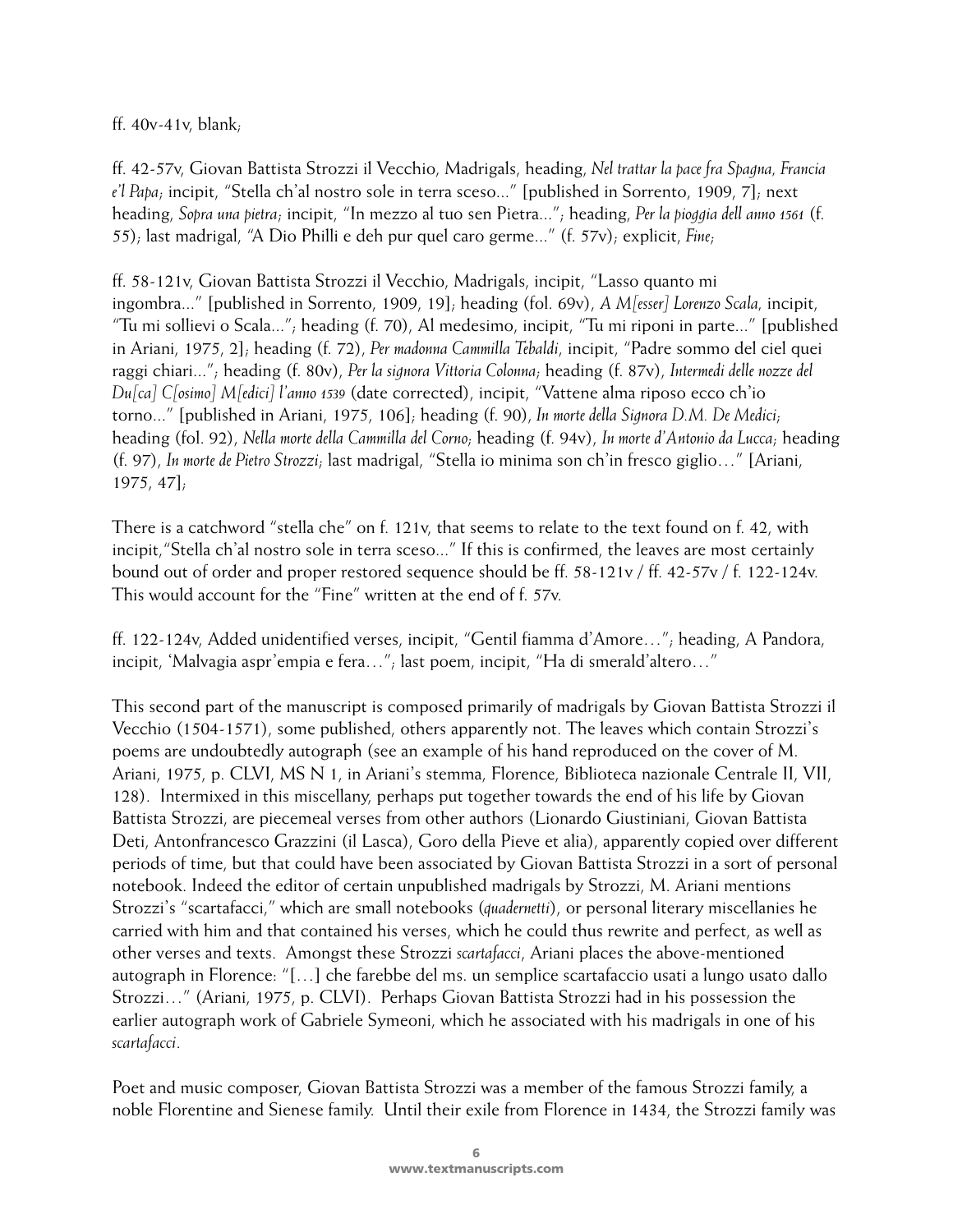by far the richest in the city, rivaled only by the Medici family, who ultimately took control of the government and ruined the Strozzi both financially and politically. This political and financial competition was the origin of the Strozzi-Medici rivalry. Giovan Battista Strozzi was the son of Lorenzo di Filippo Strozzi: the poet was first raised in Padua because of the rivalry between the Medici and Strozzi clans, before returning to Florence after Cosimo de Medici's accession to power (on the Strozzi, see Crabb, 2000; on Giovan Battista Strozzi, see entry in Balsamo, 2007, tome II, pp. 164-165).

The Madrigals of Giovan-Battista Strozzi are only partially edited in a selection published by Giovan Battista's sons Lorenzo and Filippo Strozzi (posthumous edition: *Madrigali...*, Florence, Sermartelli, 1593; see J. Balsamo, 2007, tome II, pp. 164-165), then by L. Sorrento (1909), and finally by M. Ariani (1975). Friend of Michelangelo, Strozzi composed a famous madrigal for him ("La Notte, che tu vedi in sì dolci atti Dormir, fu da un Angelo scolpita In questo sasso..."). As a poetic form, a madrigal is a lyrical poem composed using hendecasyllabic verses. As a musical piece, a madrigal is a secular vocal music composition, usually a part-song, of the Renaissance and early Baroque eras. Traditionally, polyphonic madrigals are unaccompanied; the number of voices varies from two to eight, and most frequently from three to six. The most important secular form of music of the period, madrigals originated in Italy during the 1520s.

Why are these two texts assembled? Both are related to Florence, be it the Symeoni portion dedicated to Cosimo de Medici or the Strozzi madrigals, whose author Giovan Battista Strozzi was a member of the local and powerful Strozzi family. Could they have been brought together by Giovan Battista Strozzi towards the end of his life, or presented in a literary cenacle or Accademia of which many flourished in the second half of the Cinquecento? There might be a Strozzi-Symeoni connection to be more fully explored; there are, for instance, epistolary exchanges between a Pietro Strozzi and Gabriel Symeoni (see Florence, Archivio di Stato, Carte Strozziane, Ser. V, filza 1212, Lettere a Piero Strozzi (1555-1556), with letters of Gabriel Symeoni [P.O. Kristeller, *Iter italicum,* V, p. 552]; the previous file, Firenze, Archivio di Stato, Carte Strozziane, Ser. V, filza 1211, Lettere a Roberto Strozzi (1550-1556), with two letters by Giovan-Battista Strozzi).

## **ILLUSTRATION**

The first part of this literary miscellany is illustrated by two drawings by Gabriele Symeoni, who is known for his other drawings in extant autograph manuscripts.

f. 2v, Map of the Vaucluse region, indicating the house of Petrarch ("la casa del Petrarca") along the River Sorgues and above the city "L'isle" (Isle-sur-Sorgue, in the Vaucluse). The text above reads: "Mira il gran sasso donde Sorga nasce / Et vedravi un che sol tra l'herbe e i fiori / Di tua memoria et didolor si pasce." The house of Petrarch is considered to have been in Fontaine de Vaucluse. Three poets and humanists, Vellutello, Beccadelli and Symeoni are said to have made a pilgrimage to Petrarch's dwelling (see E. Müntz, in *Comptes-rendus des séances de l'Académie des Inscriptions et Belles-Lettres* (année 1896), vol. 40, no. 3, pp. 239-241).

This drawing served no doubt for the engraved woodcut found in both the Italian and French editions of a work printed by Jean de Tournes, 1558: Symeoni, G., *Illustratione de gli Epitaffi et Medaglie Antich*e, Lyon, Jean de Tournes, 1558 [Paris, BnF, J-4715] and Symeoni, G. *Les Illustres observations*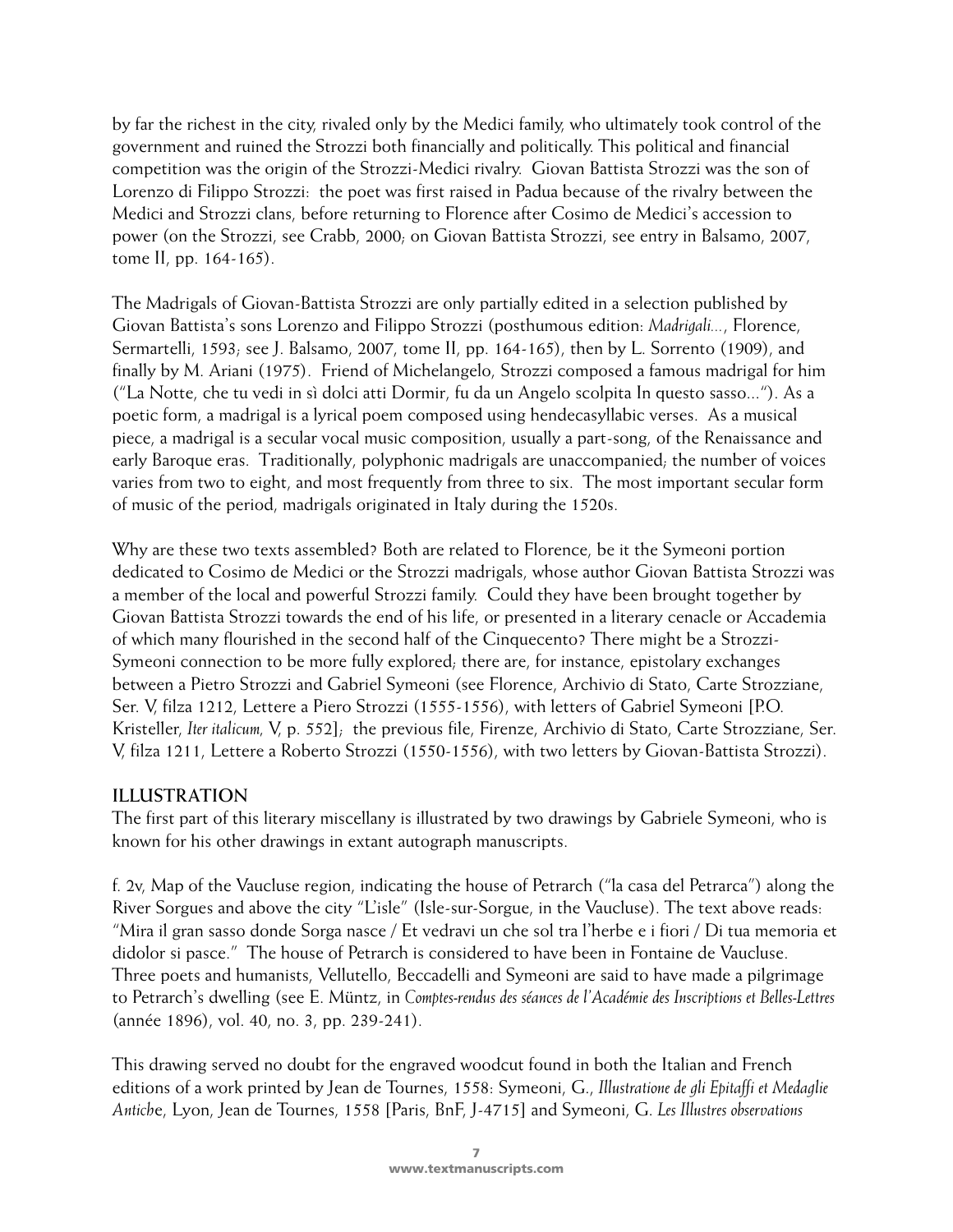*antiques du seigneur Gabriel Symeon Florentin*, Lyon, Jean de Tournes, 1558 [Paris, BnF, J-4711] (see Sharratt, 2005, pp. 323-325). The woodcut ("la maison de Pétrarque à Vaucluse") is found respectively in the Italian edition, after the "Descritione di Valchiusa," on p. 30 and in the French edition, p. 29. The woodcut has been attributed to the Lyonnais engravor Bernard Salomon, and although certain engravings in the Italian and French De Tournes editions of 1558 are indeed attributed to Bernard Salomon by Sharratt (2005, p. 324), it appears that this woodcut is not by Salomon, and Sharratt states that Renucci believed the woodcut representing Petrarch's house was based on drawings Symeoni's made himself in Vaucluse during a trip or a pilgrimage of sort on the tomb of the great poet (see Renucci, 1943, pp. 134-135). The discovery of the present manuscript appears to confirm Renucci's affirmation.

Another example of an autograph manuscript by Symeoni illustrated with pen drawings by the author can be found in the manuscript of his *Origine e le antichità di Lione...* (Torino, Regio archivio di stato, MS J. A. X. 16). An example of his script and the drawings is reproduced in Renucci, 1943, pl. between pp 268-269.

f. 15v, Janus figure and cornucopia ("Giano bifronte"), text above: "Kal[endas] Ianuarii"; text in the cartouche "Labitur et surgit corrodens omnia tempus" (Time provokes decline and corrodes everything); date below the drawing, "MDXXXIX" [1539].

#### **LITERATURE**

Ariani, M. ed. *Giovan Battista Strozzi il Vecchio. Madrigali inediti*, Urbino, 1975.

Balsamo, Jean, ed. *De Dante à Chiabrera: Poètes italiens de la Renaissance dans la bibliothèque de la Fondation Barbier-Mueller.* Catalogue établi par Jean Balsamo avec la collaboration de Franco Tomasi, tome I et II, Geneva, Droz, 2007.

Cooper, R. "L'antiquaire Guillaume du Choul et son cercle lyonnais," in *Lyon et l'illustration de la langue francaise à la Renaissance*, Paris, 2003, pp. 261-286.

Crabb, A. *The Strozzi of Florence: Widowhood and Family Solidarity in the Renaissance*, Ann Arbor, Michigan, 2000.

D'Amico, S. "L'esilio nel Cinquecento tra Dante e il Cortigiano: l'esempio di Gabriele Simeoni," in *Chemins de l'exil, havres de paix. Migrations d'hommes et d'idées au XVIe siècle*, Paris, 2010, pp. 381-395.

Mayer, C. "Gabriele Simeoni et le premier sonnet français," in *Studi francesi*, 52 (1974), pp. 213-223.

Picot, E. *Les italiens en France au XVIe siècle,* Manziana [Rome], 1995 [Fac-simile of ed. Bordeaux, 1901-1918].

Renucci, T. *Un Aventurier des lettres au XVIe siècle*, *Gabriel Symeoni,* Paris, 1943.

Sharratt, P. *Bernard Salomon, illustrateur lyonnais,* Geneva, Droz, 2005.